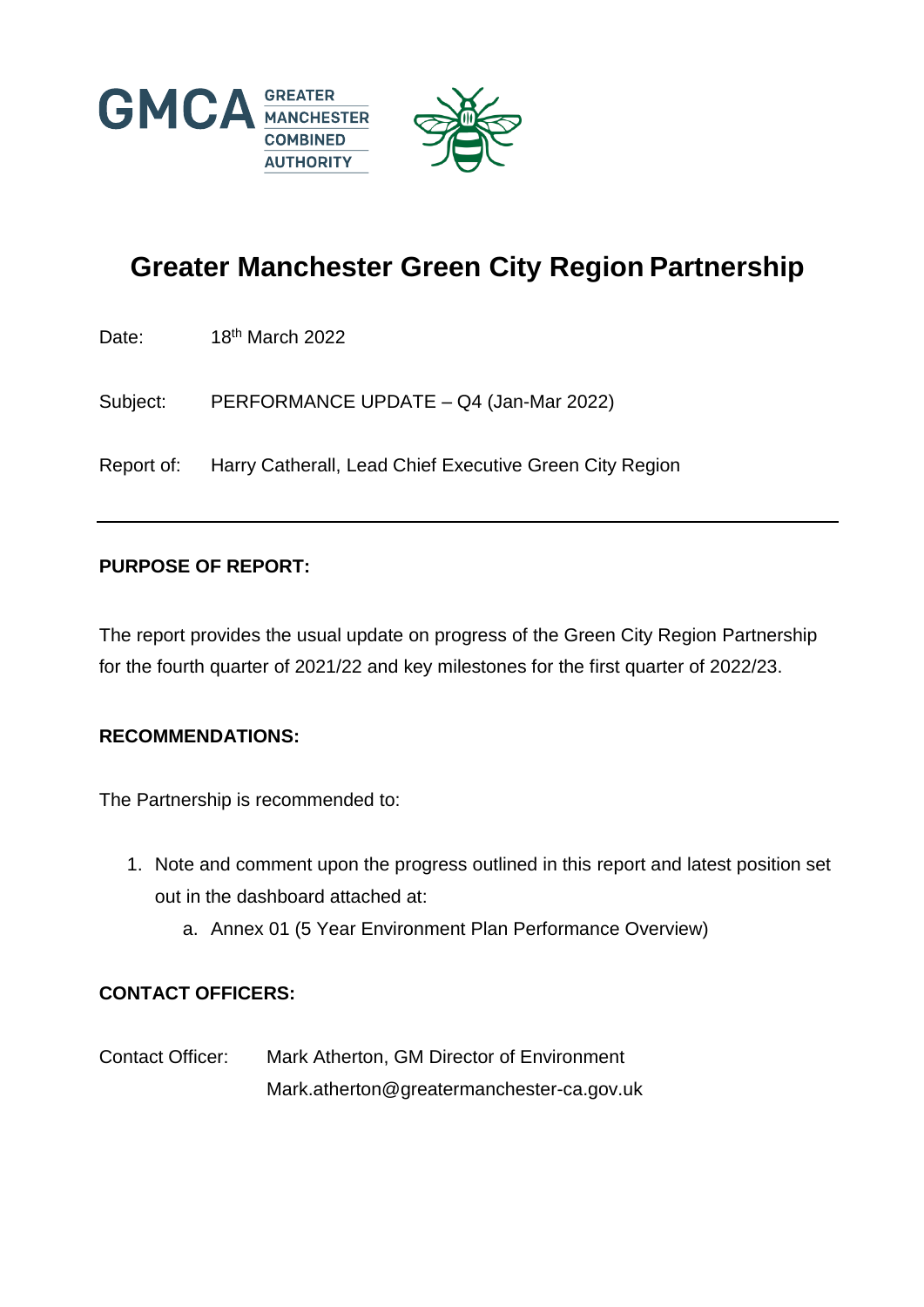# **1. OVERVIEW OF PROGRESS**

The update at Annex 01 (5 Year Environment Plan Performance Overview) contains a summary of key progress across all areas within the 5 Year Environment Plan. During the last quarter there are a number of key successes to be highlighted, set out below:

# **1.1 Energy**

- Local Area Energy Planning (LAEP) Stage Gate 2 completed. 3 new animations developed to engage with the region on LAEPs, New Smart Energy Tariffs and the LEM Market Maker Platform progressing. Trial of the OVO Heat Pump tariff underway using social housing residents who have applied to participate.
- Go Neutral Smart Energy Call Off Framework is live. GMCA partner support ongoing, including District opportunity summary slide packs and a financial modelling tool. Consultant scope of work drafted and circulated for comments.
- Energy Innovation Agency (EIA) Peter Emery appointed as interim chair and the first Board meeting is set for 30th March. EIA staff continue to refine the budgets and deliverables which will form part of the contract. Draft contract currently being reviewed.
- Trafford Energy Park (TEP) Initial feedback on the application submitted to the Strategic Innovation Fund (SIF) in November 2021 for delivery of the MUSHI project suggests the application has been unsuccessful. Awaiting formal confirmation.

### **1.2 Buildings**

- Retrofit GM tender, a vehicle to accelerate the retrofitting of domestic `willing to pay' properties, has been successfully completed. A Consortia will now be appointed to deliver the accelerator.
- Public Sector Decarbonisation Scheme (PSDS) 3 has been confirmed successful and GMCA has been awarded the full grant amount of £15,534,045.

## **1.3 Transport**

 92km of the 100km Bee Active network challenge has now been completed. Active travel social prescribing feasibility study finalised with plans submitted to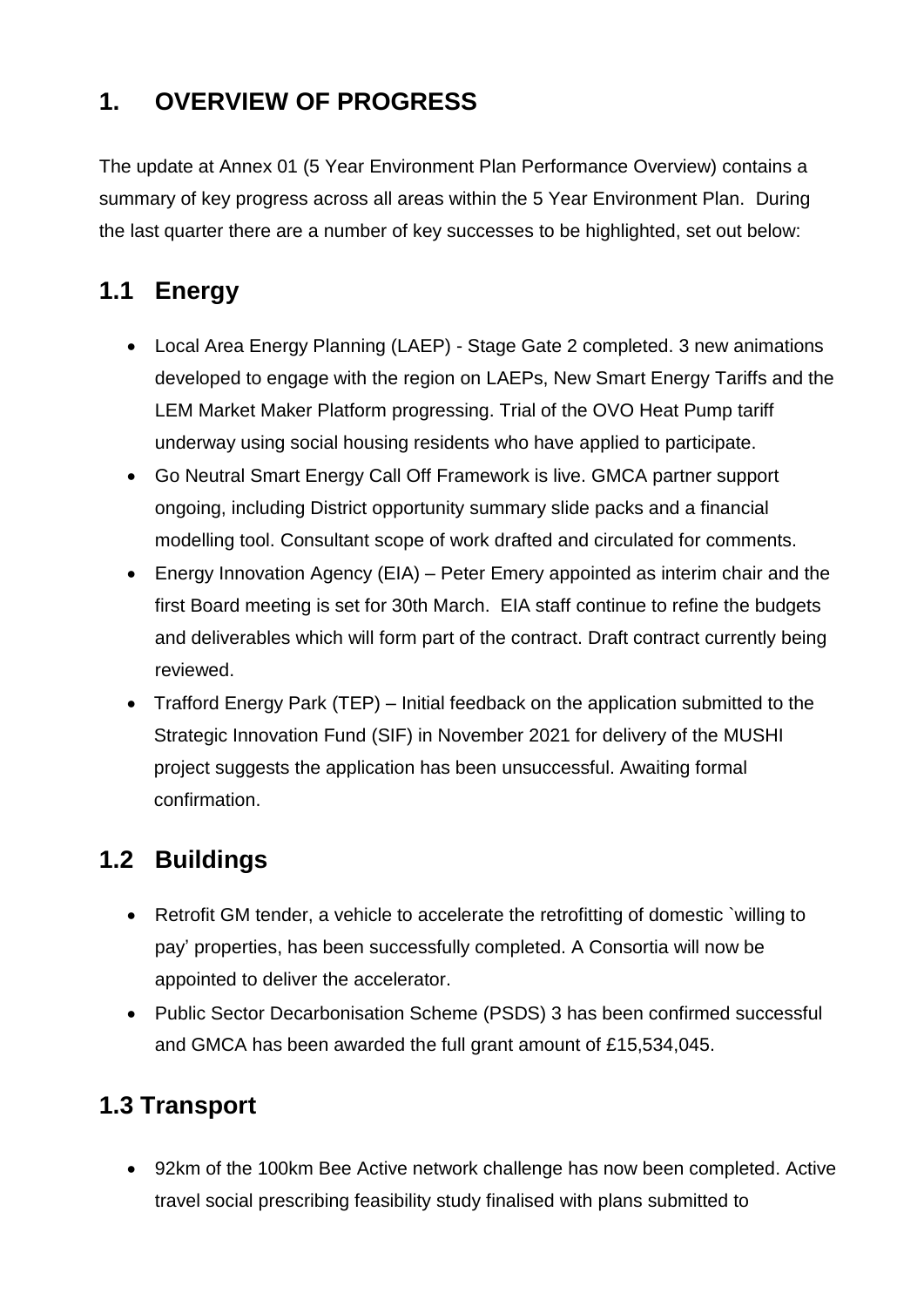Department of Transport. A further £5.4 million approved through Mayor's Challenge Fund (MCF). In total, 35 MCF work packages have secured full funding approval, with an associated total full approval commitment of circa £70.1 million.

- Clean Air Plan The government has confirmed that the implementation a category C charging Clean Air Zone has been revoked and that a new plan is required to be submitted to the Secretary of State of Environment, Food and Rural Affairs by 1st July 2022. This will allow Greater Manchester to provide further evidence and a revised plan by July setting out how it will deliver legal levels of NO<sup>2</sup> in the shortest possible time, and no later than 2026.
- On-Street Residential Charging Fund bid There is no clear commercial route for TfGM to make a bid into this scheme on behalf of Greater Manchester. TfGM to commission study into how the public sector can best influence the rollout of publicly accessible Electric Vehicle Charging Infrastructure.
- Outcome of ZEBRA (Zero Emission Bus Regional Areas) submission expected 28<sup>th</sup> Feb 2022. If successful, this scheme would deliver 170 zero emission buses in Greater Manchester by 2024, representing approximately 10% of the bus fleet.
- In Qtr. 4 there have been 12 bus retrofits completed with grant award funding of £168k. 2 new applications received for bus replacement funding (6 buses) with grant award funding in period of £96k. Clean Bus Technology Fund works have all been completed.

### **1.4 Sustainable Consumption and Production**

- Revised SCP plan to go to Combined Authority meeting in April 2022 for comments and approval.
- Climate emergency e-learning essential training module for GMCA staff in development with GMCA People Services for completion by April 2022 with the potential for Districts to edit and rebrand for their own purposes.
- University of Manchester (UoM) `One Bin' project to commence second household pilot study in Trafford between the 6th and 21st of May.
- Responses from government waste strategy consultations on Extender Producer Responsibility (EPR), Collection Consistency and Deposit Return Scheme (DRS) are expected end March 2022.
- [Greater Manchester Food Waste Action week campaign](https://recycleforgreatermanchester.com/bker) to launch 7<sup>th</sup> March focusing on 'Wasting Food Feeds Climate Change'.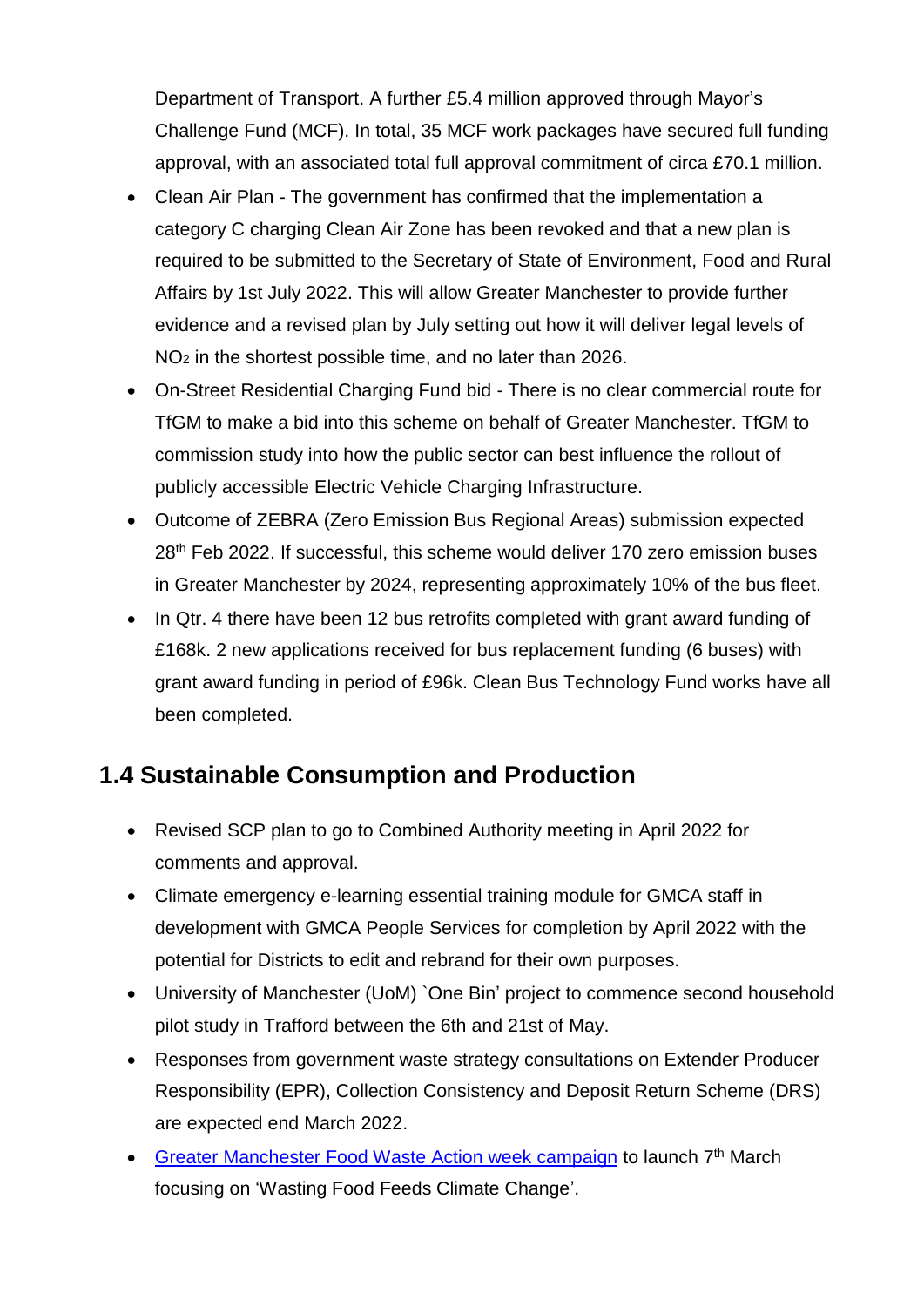- Applications for the next round of the Recycle for Greater Manchester Community [Fund](https://recycleforgreatermanchester.com/community-fund) of £220,000 will open 1st April 2022 until 31st May 2022.
- PAS 100 peat free [compost donation scheme](https://recycleforgreatermanchester.com/compost-donation/) is now open for applications from community groups, educational settings and voluntary sector organisations. The compost is made from Greater Manchester's food and garden waste. Electrical item donation is now available at Household Waste and Recycling Centres as feedstock for Renew shops.

#### **1.5 Natural Environment**

- Defra seeking to appoint GMCA as a provisional responsible authority to develop a GM Local Nature Recovery Strategy (LNRS). Sessions held with Districts and Natural Capital Group to plan for roll-out later in the summer.
- Environmental Land Management (ELM) Partnership's Irwell project final report completed, and showcase event delivered.
- Baseline and storm sampling protocols agreed for the GM micro plastics study. Designs produced for habitat improvement works at the Stanney Brook SBI in Rochdale. Initiation meetings held for Natural Course Phase 4 actions linking planners to Water Framework Directive objectives and tackling urban diffuse pollution.
- Response drafted to Defra's Biodiversity Net Gain (BNG) consultation for submission by end of March 2022. BNG Offsite Need and Supply Assessment commenced with scoping review. Natural Environment Investment Readiness Fund (NEIRF) Round 2 application submitted on Greater Manchester BNG Investment Facility.
- One-day IGNITION showcase conference to be held on 30 March 2022 in central Manchester and livestreamed online. IGNITION Future Funding Streams Feasibility report and underlying reports for each business model are in the review stage, ahead of being published prior to the project concluding in April 2022. 16 public estate sites are in the final SuDS pipeline with back up sites identified (£1.4 to £2 million capex, 16,500m2 captured, £2.5 million natural capital benefits.)
- Financial modelling for a district level Parks Foundation business model has been completed and a draft business case is currently being finalised. Parks Donation (7 parks) tap to donate contactless units have been installed and launched in 3 parks and scan to donate signage in 4 other locations.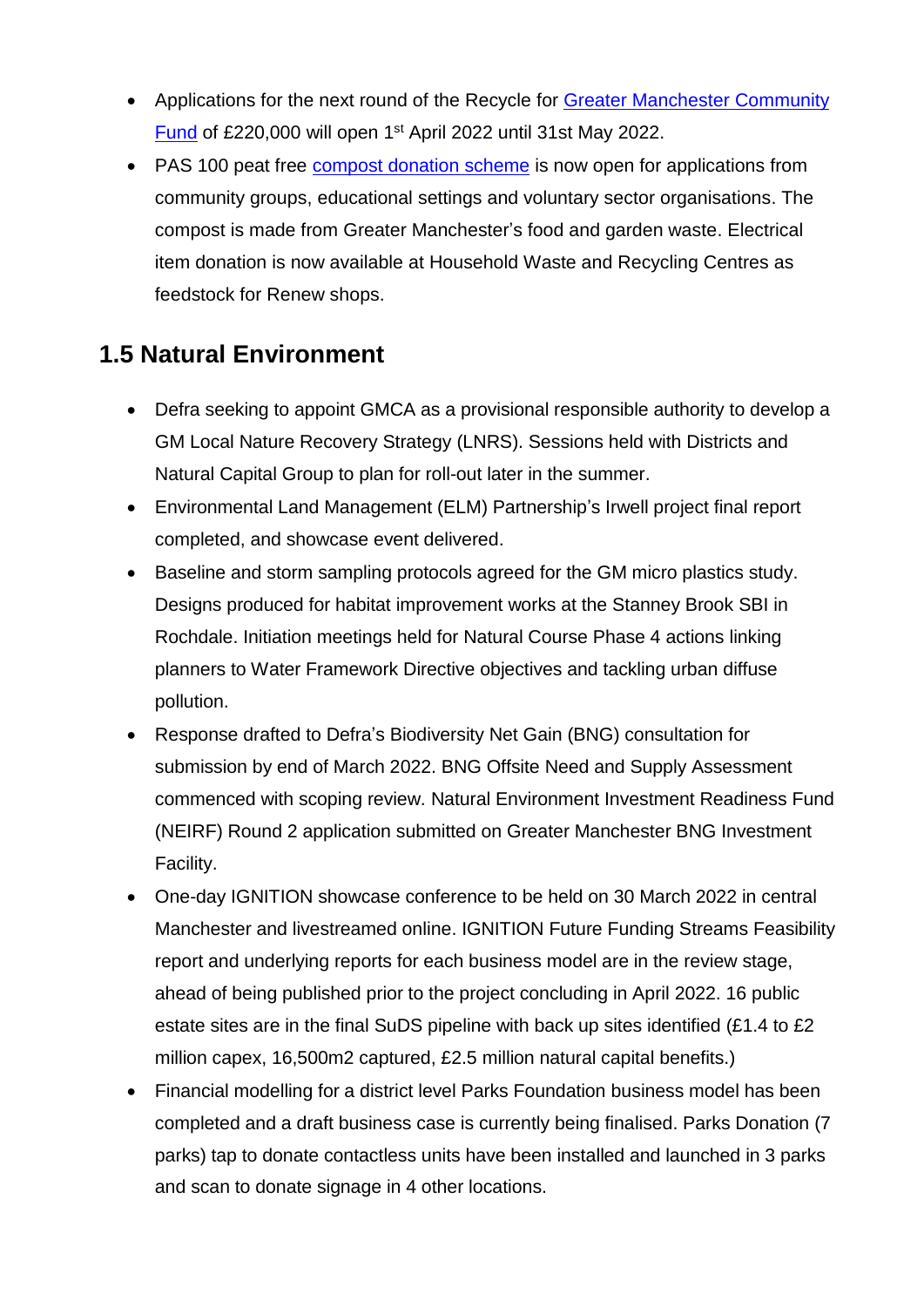- Green Recovery Challenge Fund programme in final stages with projects aiming to complete capital works and evaluations by the end of March 2022.
- Greater Manchester Green Social Prescribing Programme numbers increasing again as we move into Spring. Greater Manchester wide component of the programme is gaining traction with plans for the resource exchange to go live, mapping of nature-based interventions and a series of events to mark the halfway point in the pipeline.

## **1.6 Communications**

- Greater Manchester Green Summit 2022 date and venue have been confirmed as 17<sup>th</sup> October 2022, The Lowry, Salford Quays. Sponsorship package drafted.
- Decarbonisation hybrid summit funded by SSE and organised by Green TV will take place on 6th/7th June at Museum of Science and Industry (MOSI). 10 workshops will be available covering a range of topics including transport, energy, retrofit, investment and skills.

### **2. KEY ANTICIPATED ACTION IN THE NEXT QUARTER**

As a priority, the following activities will be delivered in the next Quarter:

## **2.1 Energy supply**

- Complete the remaining Local Area Energy Planning (LEAP) and close the Local Energy Market project in line with the programme agreed with Innovate UK. Investment ready business cases and technical annexes completed and released.
- Support Salford, Rochdale, and Stockport Councils to put ERDF funded projects through the Go Neutral framework. Tender and appoint consultant to support Districts and bring forward pipelines for further competition.
- Energy Innovation Agency (EIA) business plan agreed by the Board and the funding agreement signed by the GMCA and Growth Company.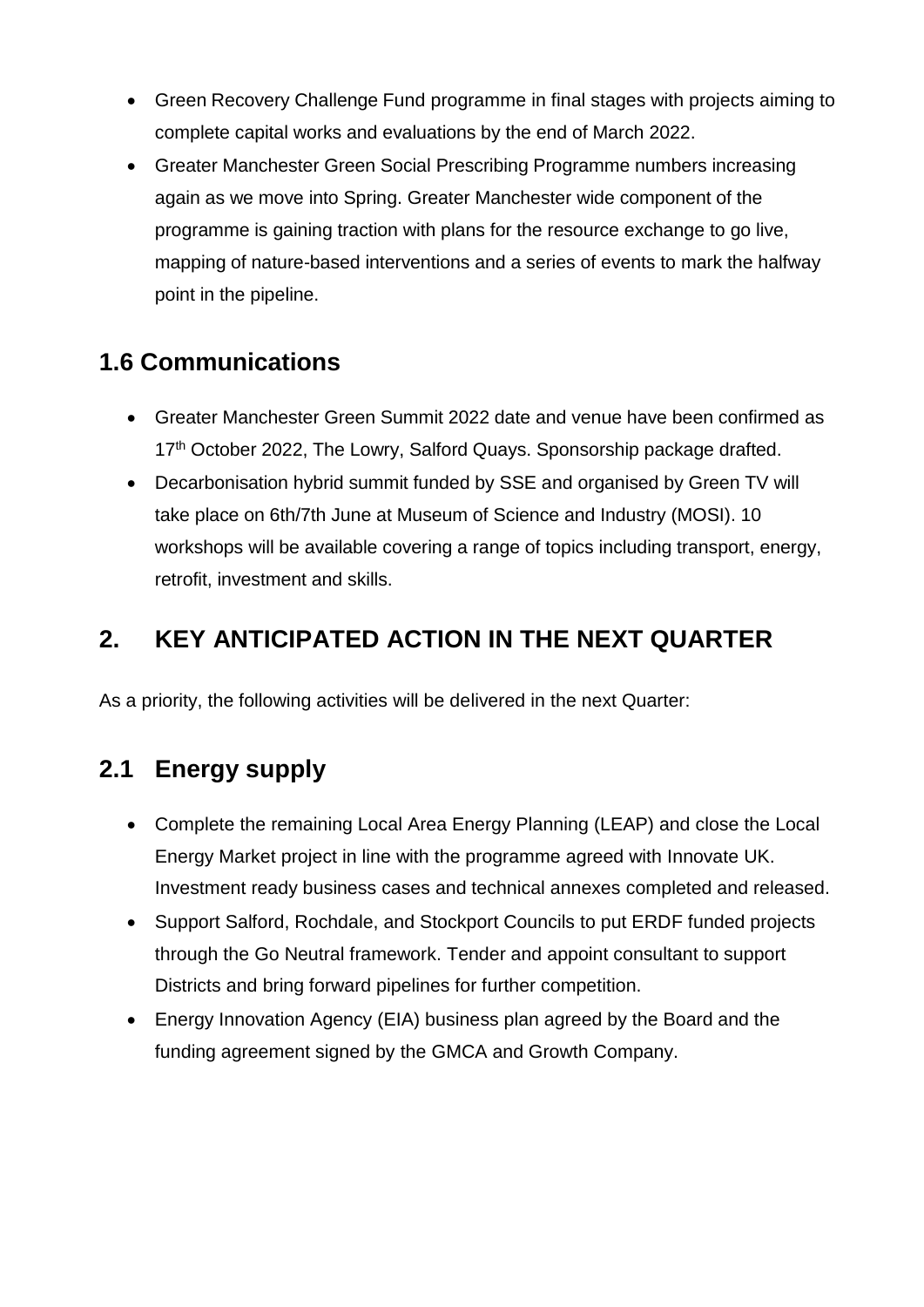## **2.2 Buildings**

- Complete current Public Sector Decarbonisation Scheme (PSDS) programme of works by 30<sup>th</sup> June 2022 including further competitions for battery storage by GMFRS and Salford Council. PSDS 3 delivery to commence.
- Electricity Northwest to undertake risk review of grid connection budget allocations.
- Retrofit managing agent in place and delivering whole house medium term retrofit action plans.

## **2.3 Transport**

- Recommend approach to achieving the Mayoral ambition for 500 miles of network to be delivered by 2024 and expectation of further government active travel funding. Continued progress of MCF scheme approvals and delivery and roll out of next phase of GM Cycle Hire to 1500 bikes on the ground.
- Review and redesign the measures within the GM Clean Air Plan. The GM Air Quality Administration Committee will be updated with progress and detail of the development of the review.
- Commission a study into the future of GM and Electric Vehicles to establish how the public sector can best influence the rollout of publicly accessible Electric Vehicle Charging Infrastructure.
- Develop City Region Sustainable Transport Settlement (CRSTS) delivery plan to achieve electric vehicle bus spend.
- Continue to administer the retrofit and replacement funds to bus operators.
- Finalise GM Freight strategy and consider stakeholder engagement approach.

## **2.4 Sustainable Consumption and Production**

- SCP plan approved at Combined Authority meeting in April 2022 and delivery plan commenced.
- SCP Challenge group to prioritise Local Levers proposals which include sustainable procurement, waste management and local planning.
- Progress textiles project with Local Enterprise Partnership, Manchester Metropolitan University (MMU), Boohoo and other partners.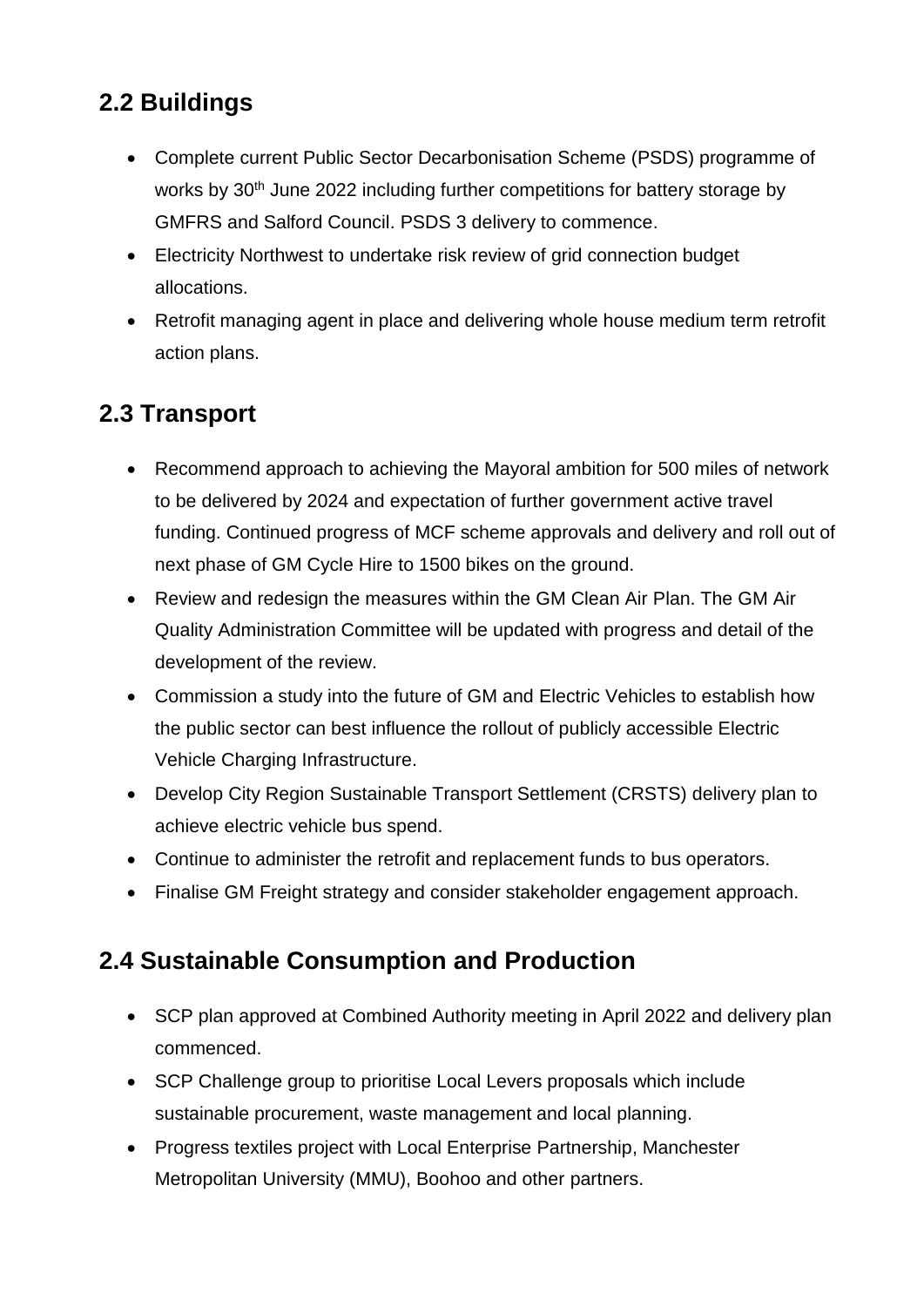- Launch Good Food vision on GM Green City website and continue to develop a work programme and toolkit.
- Briefing prepared to responses by Government on Waste Strategy consultations.

# **2.5 Natural Environment**

- Further preparation in advance of publication of regulations and guidance by Defra in June/July 2022 which will set out requirements for statutory LNRS and determine the final scope/programme of work for roll-out in Greater Manchester.
- Peri Urban Test and Trial case studies to be finalised.
- Continue to deliver Natural Environment Investment Readiness Fund project at Chat Moss and restoration works at Botany Bay Woods, adjacent to Astley Moss East.
- Commence river water sampling for Greater Manchester micro plastics study. Appoint contractor to carry out invasive non-native species survey of the River Irwell catchment.
- Defra BNG Consultation GMCA response to be submitted and Need and Supply Assessment completed.
- IGNITION Living Lab data dashboard to be launched enabling the data collected at the Lab to be publicly accessible.
- Finalise Parks Foundation business case and accelerate Parks Donation trial.
- Greater Manchester Environment Fund 'Shovel-ready' projects brochure published. Community enablers workshop held to begin process of recruitment prior to Green Spaces fund launch.

## **2.6 Communications**

- Issue sponsorship proposal for Greater Manchester Green Summit 2022.
- Continue to support hybrid decarbonisation summit.
- Continue discussion with NW Youth Focus for the refreshed plans for the GM Youth Combined Authority (YCA) with the environment being one of four themes for the next two years. New YCA membership to be in place for its next meeting on 10 th March 2022.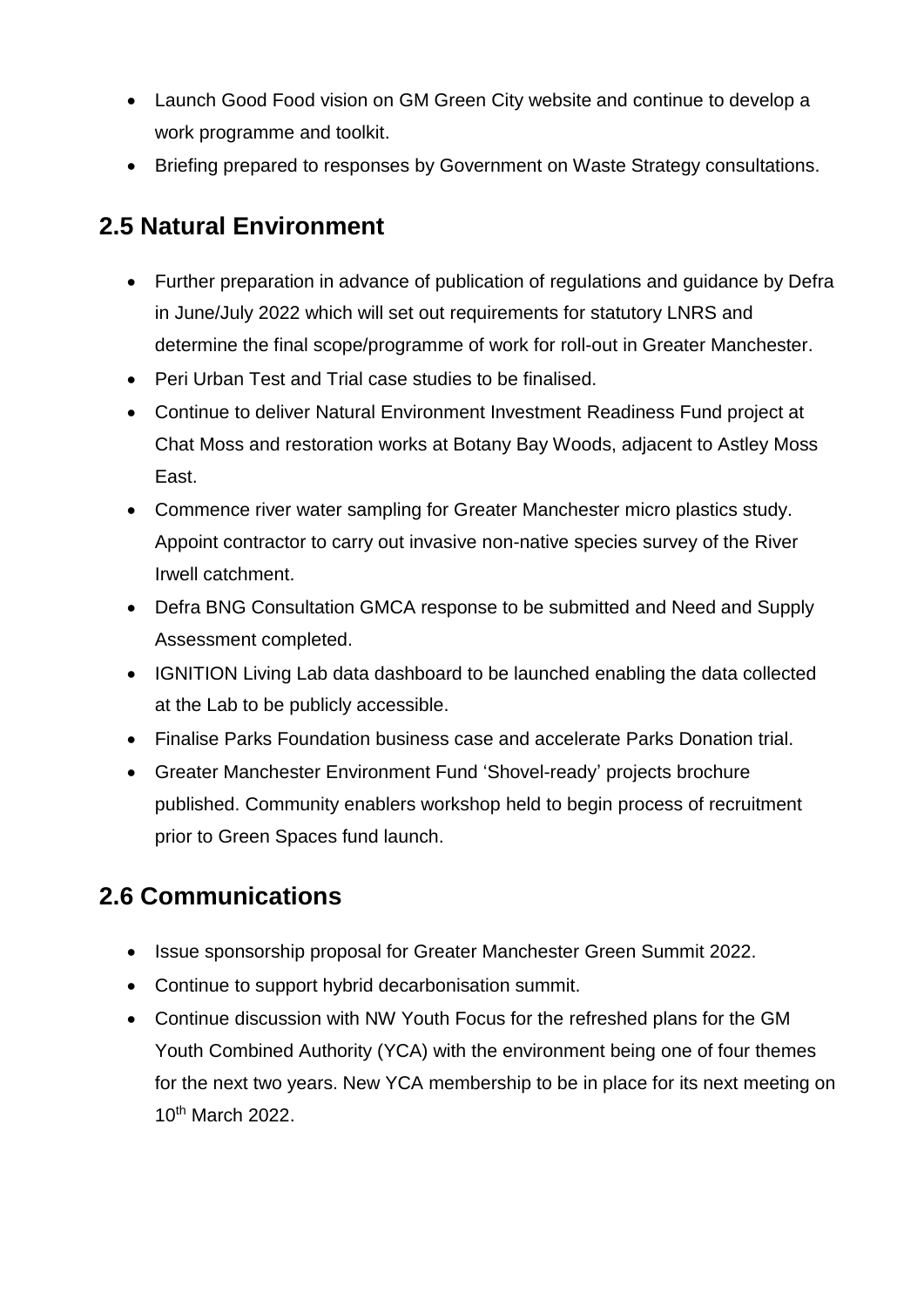### **3. IDENTIFIED RISKS AND EMERGING ISSUES**

3.1 Officers and sub-groups have identified a number of risks to existing, and particularly future, programme delivery. Mitigation of these risks, as far as possible, will be managed by the responsible Accountable Body.

In terms of the priorities set out in the 5 Year Plan, the following areas remain flagged as "red", see Annex 01 (5 Year Environment Plan Performance Overview).

#### **Key risks:**

 **Failure of the 5 Year Environment Plan to achieve a step change in reducing carbon emissions**. To achieve the 2038 mission, the 5 Year Environment Plan outlines our 'fair' carbon budget contribution of 67 mega tonnes for 20 years (2018-2038). The critical focus is not exceeding our total budget (67MtCO2). Across 2015-19, Greater Manchester's emissions are 8.3MtCO2 above the Tyndall budget, i.e. an additional 8.3MtCO2 savings need to be made on top of the Tyndall budget. This gap has been increasing year on year and the key point is that significant cuts must happen now. Action to reduce emissions is already being taken but under our current level of activity we will have exhausted our carbon budget in 6 years.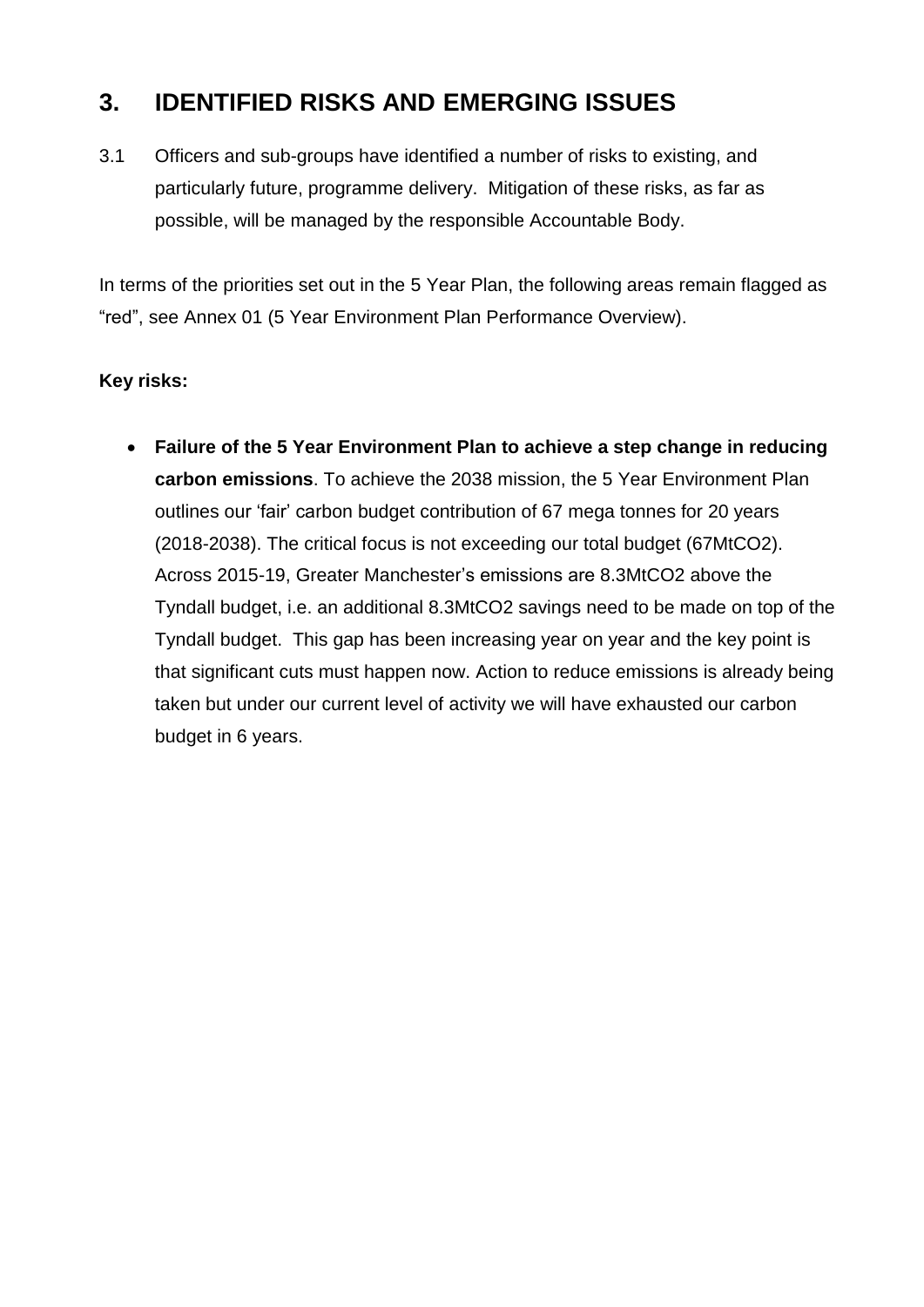

- **Failure to meet ambitious recycling and waste diversion targets**. Current household waste recycling rate is 48%. Verified figures for 2020/21 show no increase in recycling rate, remaining at around 48%. With diversion from landfill increasing to over 98%. Measures continue to be implemented to increase recycling rates at HWRCs and household kerbside recycling to deliver against 2025 target.
- **Failure to deliver Green Homes Grant (LAD)**. Agreement has been obtained from BEIS to extend the Green Homes Grant for phase 1B and phase 2 delivery to June 2022. Procurement exercise completed for additional delivery partners for Phase 2.
- **Level and depth of retrofit required to meet our overall ambitions is highly challenging.** The decarbonisation of GM homes through deeper whole house retrofit is being mitigated by the publication of a Retrofit Report that sets the priorities and framework for action and, as part of that the Retrofit Challenge Group along with the Retrofit Taskforce is focused on delivering home and building retrofit at scale. GM has also joined a consortium, led by the UK Green Buildings Council including West Yorkshire, London and the West Midlands and funded by Climate-KIC to develop proposals for city-led retrofit. Additionally, the GM Skills team have produced a Skills Action Plan which with the newly actioned